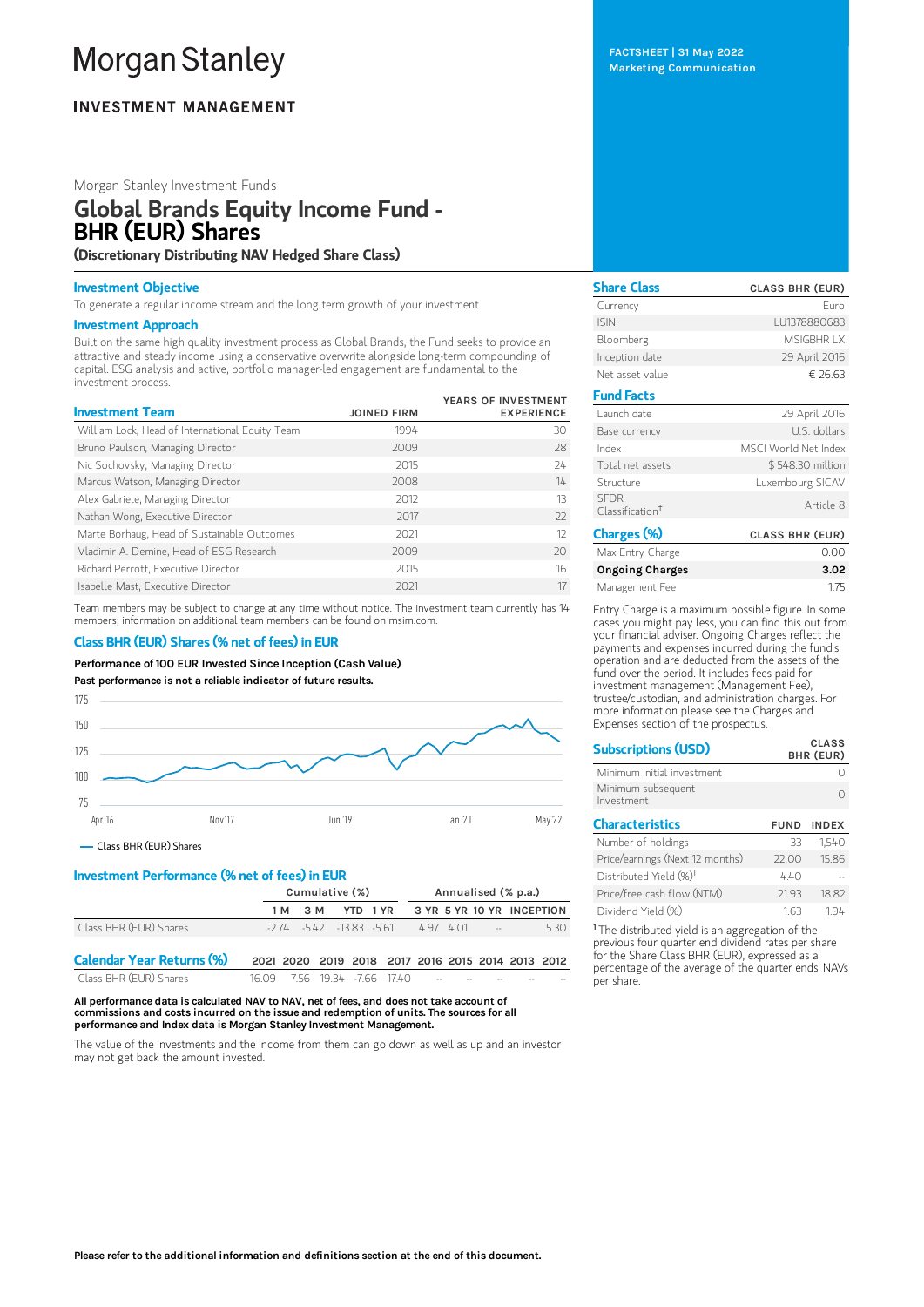| Top Countries (% of Total Net Assets) <sup>2</sup> |                |       | <b>INDEX</b> |
|----------------------------------------------------|----------------|-------|--------------|
|                                                    | United States  | 74.89 | 68.31        |
|                                                    | United Kingdom | 9.92  | 4.45         |
|                                                    | France         |       | 3.20         |
| Germany                                            |                | 4.64  | 2.28         |
|                                                    | Netherlands    | 224   | 1.17         |
|                                                    | Italy          | 0.38  | 0.67         |
|                                                    | Cash           | 2.25  |              |

| Sector Allocation (% of Total Net Assets) <sup>2,3</sup> |                           |       | <b>INDEX</b> |
|----------------------------------------------------------|---------------------------|-------|--------------|
|                                                          | Information<br>Technology | 32.56 | 21.37        |
|                                                          | Consumer Staples          | 27.08 | 7.42         |
|                                                          | Health Care               | 23.22 | 13.44        |
|                                                          | Industrials               | 6.27  | 9.86         |
| <b>Financials</b>                                        |                           | 4.51  | 13.86        |
|                                                          | Consumer<br>Discretionary | 3.35  | 10.72        |
|                                                          | Other                     | 0.44  |              |
|                                                          | Cash                      | 2.25  |              |

| Top Holdings (% of Total Net Assets) <sup>4</sup> | <b>FUND</b> | <b>INDEX</b> |
|---------------------------------------------------|-------------|--------------|
| Microsoft Corp                                    | 8.58        | 3.60         |
| Philip Morris International Inc                   | 7.84        | 0.31         |
| Reckitt Benckiser Plc                             | 6.70        | 0.10         |
| Visa Inc.                                         | 6.01        | 0.66         |
| Danaher Corp                                      | 5.24        | 0.32         |
| Accenture Plc                                     | 4.87        | 0.35         |
| Thermo Fisher Scientific Inc.                     | 4.66        | 0.42         |
| <b>SAP SE</b>                                     | 4.64        | 0.19         |
| Abbott Laboratories                               | 4.38        | 0.39         |
| Baxter International Inc.                         | 4.14        | 0.07         |
| Total                                             | 57.06       |              |

<sup>†</sup> This Fund is classified as an Article 8 product under the Sustainable Finance Disclosure Regulation. Article 8 products are those which promote environmental or social characteristics and which integrate sustainability into the investment process in a binding manner. Before making any decision to invest in the fund mentioned herein, please refer to all the characteristics and objectives of the Fund noted in the current Prospectus and KIID at morganstanleyinvestmentfunds.com.

The MS INVF Global Brands Equity Income Fund includes climate- and weapons-related exclusions, the details of which may be found in the Fund's [Restriction](https://www.morganstanley.com/im/publication/msinvf/material/rsp_msinvf_gb_gbei_gq_en.pdf?1654720968714) Screening policy.

<sup>2</sup> May not sum to 100% due to the exclusion of other assets and liabilities. <sup>3</sup> For additional information regarding sector classification/definitions please visit www.msci.com/gics and the glossary at www.morganstanley.com/im. 4

These securities and percentage allocations are only for illustrative purposes and do not constitute, and should not be construed as, investment advice or recommendations with respect to the securities or investments mentioned.

#### Please refer to the Prospectus for full risk disclosures, available at www.morganstanleyinvestmentfunds.com. All data as of 31.05.2022 and subject to change daily.

This is a marketing communication. Applications for shares in the Fund should not be made without first consulting the current Prospectus and the Key Investor Information Document ("KIID"), which are available in English and in the official language of your local jurisdiction at

[morganstanleyinvestmentfunds.com](https://www.morganstanley.com/im/msinvf/index.html) or free of charge from the Registered Office of Morgan Stanley Investment Funds, European Bank and Business Centre, 6B route de Trèves, L-2633 Senningerberg, R.C.S. Luxemburg B 29 192. A summary of investor rights is available in English at the same website. If the management company of the relevant Fund decides to terminate its arrangement for marketing that Fund in any EEA country where it is registered for sale, it will do so in accordance with the relevant UCITS rules.

## Share Class BHR (EUR) Risk and Reward Profile

| Lower Risk                       |  |  |  |  | Higher Risk                       |  |
|----------------------------------|--|--|--|--|-----------------------------------|--|
|                                  |  |  |  |  |                                   |  |
| <b>Potentially Lower Rewards</b> |  |  |  |  | <b>Potentially Higher Rewards</b> |  |

The risk and reward category shown is based on historic data.

Historic figures are only a guide and may not be a reliable indicator of what

- may happen in the future. As such this category may change in the future.
- The higher the category, the greater the potential reward, but also the
- greater the risk of losing the investment. Category 1 does not indicate a risk free investment.
- The fund is in this category because it invests in company shares and the fund's simulated and/or realised return has experienced high rises and falls historically.
- The fund may be impacted by movements in the exchange rates between the fund's currency and the currencies of the fund's investments.
- This rating does not take into account other risk factors which should be considered before investing, these include:

The value of financial derivative instruments are highly sensitive and may

- result in losses in excess of the amount invested by the Sub-Fund. The fund relies on other parties to fulfill certain services, investments or
- transactions. If these parties become insolvent, it may expose the fund to financial loss.
- Sustainability factors can pose risks to investments, for example: impact asset values, increased operational costs.
- There may be an insufficient number of buyers or sellers which may affect the funds ability to buy or sell securities.
- Investment in China A-Shares via Shanghai-Hong Kong and Shenzhen-Hong Kong Stock Connect programs may also entail additional risks, such as risks linked to the ownership of shares.
- The derivative strategy aims to increase the income paid to investors, but there is potential for the fund to suffer losses.
- In order to achieve the currency hedging, this share class relies on other parties to fulfil certain contractual obligations, as these parties may fail to do so there is a higher risk to your investment.
- Past performance is not a reliable indicator of future results. Returns may increase or decrease as a result of currency fluctuations. The value of investments and the income from them can go down as well as up and investors may lose all or a substantial portion of his or her investment.
- The value of the investments and the income from them will vary and there
- can be no assurance that the Fund will achieve its investment objectives. Investments may be in a variety of currencies and therefore changes in rates of exchange between currencies may cause the value of investments to decrease or increase. Furthermore, the value of investments may be adversely affected by fluctuations in exchange rates between the investor's reference currency and the base currency of the investments.

#### Additional B Share Classes

|           | <b>CURRENCY</b> | LAUNCH     | <b>ISIN</b>  | <b>BLOOMBERG</b> |
|-----------|-----------------|------------|--------------|------------------|
| <b>BR</b> | ISF             | 29 N4 2016 | LU1378879750 | MSIGRRR I X      |

#### **DEFINITIONS**

Bloomberg stands for 'Bloomberg Global Identifier (BBGID)'. This is a unique 12 digit alphanumerical code designed to enable the identification of securities, such as the Morgan Stanley Investment Funds sub-funds at share class level, on a Bloomberg Terminal. The Bloomberg Terminal, a system provided by Bloomberg L.P., enables analysts to access and analyse real-time financial market data. Each Bloomberg code starts with the same BBG prefix, followed by nine further characters that we list here in this guide for each share class of each fund. Cash & Equivalents are defined as the value of assets that can be converted into cash immediately. These include commercial paper, open FX transactions, Treasury bills and other short-term instruments. Such instruments are considered cash equivalents because they are deemed liquid and not subject to significant risk of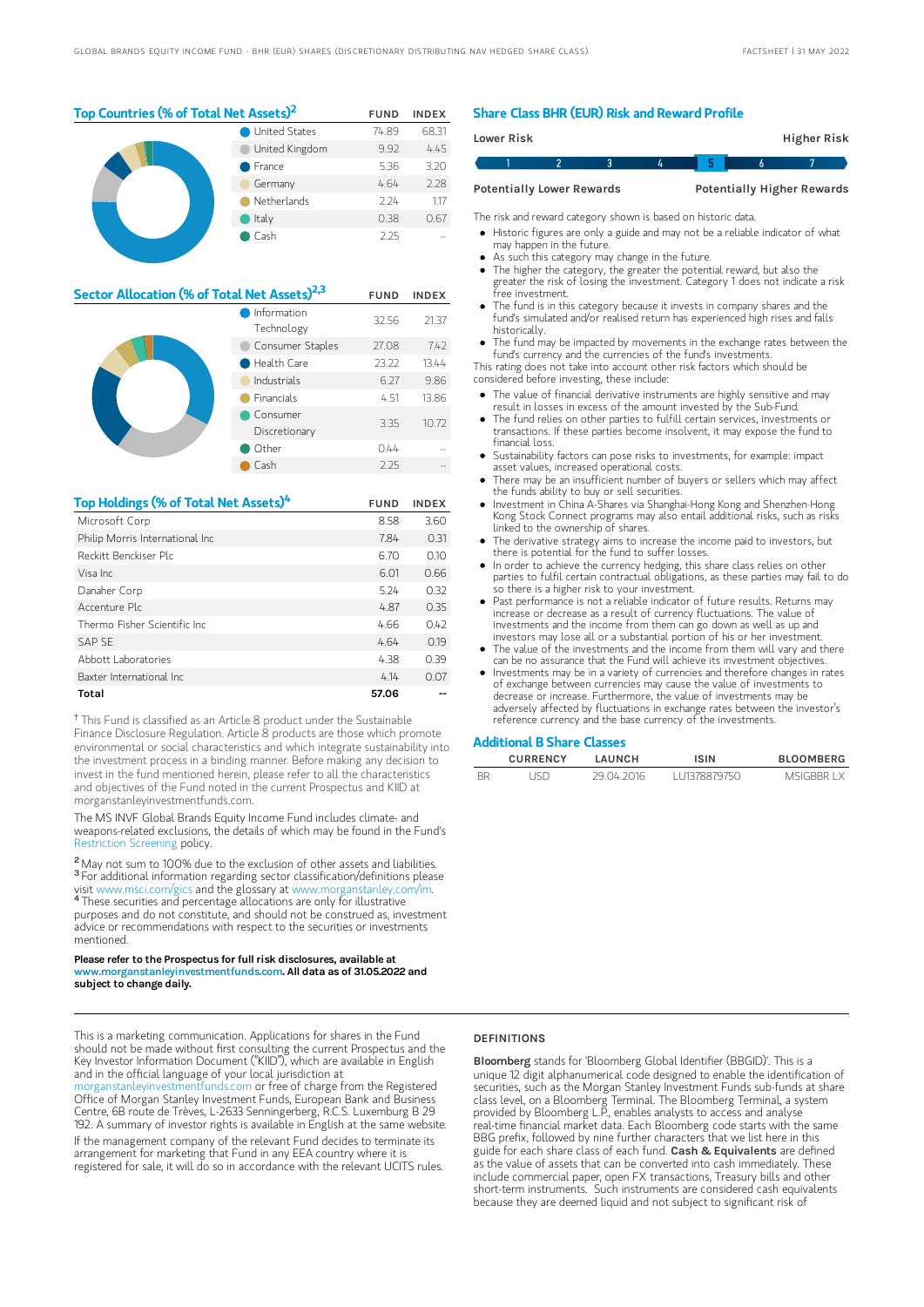changes in values. Distributed Yield is an aggregate of the previous four quarter-end dividend rates per share expressed as a percentage of the average of the quarter-ends' NAVs per share. Free cash flow yield (Next 12 months) is a financial ratio that measures a company's operating free cash flow minus its capital expenditures per share and dividing by its price per share. Free cash flow yield ratio is calculated by using the underlying securities of the fund. ISIN is the international securities identification number (ISIN), a 12 digit code consisting of numbers and letters that distinctly identifies securities. NAV is the Net Asset Value per share of the Fund (NAV), which represents the value of the assets of a fund less its liabilities. Number of holdings provided are a typical range, not a maximum number. The portfolio may exceed this from time to time due to market conditions and outstanding trades. Price/earnings (P/E) is the price of a stock divided by its earnings per share for the past 12 months. Sometimes called the multiple, P/E gives investors an idea of how much they are paying for a company's earning power. The higher the P/E, the more investors are paying, and therefore the more earnings growth they are expecting.

#### INDEX INFORMATION

The MSCI World Net Index is a free float adjusted market capitalization weighted index that is designed to measure the global equity market performance of developed markets. The term "free float" represents the portion of shares outstanding that are deemed to be available for purchase in the public equity markets by investors. The performance of the Index is listed in U.S. dollars and assumes reinvestment of net dividends. The index is unmanaged and does not include any expenses, fees or sales charges. It is not possible to invest directly in an index.

#### DISTRIBUTION

This communication is only intended for and will only be distributed to persons resident in jurisdictions where such distribution or availability would not be contrary to local laws or regulations. In particular, the Shares are not for distribution to US persons.

Ireland: MSIM Fund Management (Ireland) Limited. Registered Office: The Observatory, 7-11 Sir John Rogerson's Quay, Dublin 2, D02 VC42, Ireland. Registered in Ireland as a private company limited by shares under company number 616661. MSIM Fund Management (Ireland) Limited is regulated by<br>the Central Bank of Ireland. **United Kingdom:** Morgan Stanley Investment Management Limited is authorised and regulated by the Financial Conduct Authority. Registered in England. Registered No. 1981121. Registered Office: 25 Cabot Square, Canary Wharf, London E14 4QA, authorised and regulated<br>by the Financial Conduct Authority. **Dubai:** Morgan Stanley Investment Management Limited (Representative Office, Unit Precinct 3-7th Floor-Unit 701 and 702, Level 7, Gate Precinct Building 3, Dubai International Financial Centre, Dubai, 506501, United Arab Emirates. Telephone: +97 (0)14 709 7158). Italy: MSIM Fund Management (Ireland)Limited, Milan Branch (Sede Secondaria di Milano) is a branch of MSIM Fund Management (Ireland) Limited, a company registered in Ireland, regulated by the Central Bank of Ireland and whose registered office is at The Observatory, 7-11 Sir John Rogerson's Quay, Dublin 2, D02 VC42, Ireland. MSIM Fund Management (Ireland) Limited Milan Branch (Sede Secondaria di Milano) with seat in Palazzo Serbelloni Corso Venezia, 16 20121 Milano, Italy, is registered in Italy<br>with company number and VAT number 11488280964. **The Netherlands:** MSIM Fund Management (Ireland) Limited, Rembrandt Tower, 11th Floor Amstelplein 1 1096HA, Netherlands. Telephone: 31 2-0462-1300. Morgan Stanley Investment Management is a branch office of MSIM Fund Management (Ireland) Limited. MSIM Fund Management (Ireland) Limited is regulated by the Central Bank of Ireland. France: MSIM Fund Management (Ireland) Limited, Paris Branch is a branch of MSIM Fund Management (Ireland) Limited, a company registered in Ireland, regulated by the Central Bank of Ireland and whose registered office is at The Observatory, 7-11 Sir John Rogerson's Quay, Dublin 2, D02 VC42, Ireland. MSIM Fund Management (Ireland) Limited Paris Branch with seat at 61 rue de Monceau 75008 Paris, France, is registered in France with company number 890 071 863 RCS. Spain: MSIM Fund Management (Ireland) Limited, Sucursal en España is a branch of MSIM Fund Management (Ireland) Limited, a company registered in Ireland, regulated by the Central Bank of Ireland and whose registered office is at The Observatory, 7-11 Sir John Rogerson's Quay, Dublin 2, D02 VC42, Ireland. MSIM Fund Management (Ireland) Limited, Sucursal en España with seat in Calle Serrano 55, 28006, Madrid, Spain, is registered in Spain with tax identification number W0058820B. Switzerland: Morgan Stanley & Co. International plc, London, Zurich Branch Authorised and regulated by the Eidgenössische Finanzmarktaufsicht ("FINMA"). Registered with the Register of Commerce Zurich CHE-115.415.770. Registered Office: Beethovenstrasse 33, 8002 Zurich, Switzerland, Telephone +41 (0) 44 588 1000. Facsimile Fax: +41(0) 44 588 1074.

Australia: This publication is disseminated in Australia by Morgan Stanley Investment Management (Australia) Pty Limited ACN: 122040037, AFSL No. 314182, which accepts responsibility for its contents. This publication, and any access to it, is intended only for "wholesale clients" within the

meaning of the Australian Corporations Act. Hong Kong: This document has been issued by Morgan Stanley Asia Limited for use in Hong Kong and shall only be made available to "professional investors" as defined under the Securities and Futures Ordinance of Hong Kong (Cap 571). The contents of this document have not been reviewed nor approved by any regulatory authority including the Securities and Futures Commission in Hong Kong. Accordingly, save where an exemption is available under the relevant law, this document shall not be issued, circulated, distributed, directed at, or made available to, the public in Hong Kong. Singapore: This publication should not be considered to be the subject of an invitation for subscription or purchase, whether directly or indirectly, to the public or any member of the public in Singapore other than (i) to an institutional investor under section 304 of the Securities and Futures Act, Chapter 289 of Singapore ("SFA"), (ii) to a "relevant person" (which includes an accredited investor) pursuant to section 305 of the SFA, and such distribution is in accordance with the conditions specified in section 305 of the SFA; or (iii) otherwise pursuant to, and in accordance with the conditions of, any other applicable provision of the SFA. In particular, for investment funds that are not authorized or recognized by the MAS, units in such funds are not allowed to be offered to the retail public; any written material issued to persons as aforementioned in connection with an offer is not a prospectus as defined in the SFA and, accordingly, statutory liability under the SFA in relation to the content of prospectuses does not apply, and investors should consider carefully whether the investment is suitable for them. This publication has not been reviewed by the Monetary Authority of Singapore.

Chile: Neither the Fund nor the interests in the Fund are registered in the Registry of Offshore Securities (el Registro de Valores Extranjeros) or subject to the supervision of the Commission for the Financial Market (la Comisión para el Mercado Financiero). This document and other offering materials relating to the offer of the interests in the Fund do not constitute a public offer of, or an invitation to subscribe for or purchase, the Fund interests in the Republic of Chile, other than to individually identified purchasers pursuant to a private offering within the meaning of Article 4 of the Chilean Securities Act (la Ley del Mercado de Valores) (an offer that is not "addressed to the public at large or to a certain sector or specific group of the public").

Peru: The interests in the Fund have not been and will not be registered in Peru under Decreto Legislativo 862: Ley de Fondos de Inversión y sus Sociedades Administradoras or under Decreto Legislativo 861: Ley del Mercado de Valores (the "Securities Market Law"), and are being offered to institutional investors only (as defined in article 8 of the Securities Market Law) pursuant to a private placement, according to article 5 of the Securities Market Law. The interests in the Fund have not been registered in the securities market public registry (Registro Público del Mercado de Valores) maintained by, and the offering of the Fund interests in Peru is not subject to the supervision of, the Superintendencia del Mercado de Valores. Any transfers of the Fund interests shall be subject to the limitations contained in the Securities Market Law and the regulations issued thereunder.

#### IMPORTANT INFORMATION

EMEA: This marketing communication has been issued by MSIM Fund Management (Ireland) Limited. MSIM Fund Management (Ireland) Limited is regulated by the Central Bank of Ireland. MSIM Fund Management (Ireland) Limited is incorporated in Ireland as a private company limited by shares with company registration number 616661 and has its registered address at The Observatory, 7-11 Sir John Rogerson's Quay, Dublin 2, D02 VC42, Ireland.

This document contains information relating to the sub-fund ("Fund") of Morgan Stanley Investment Funds, a Luxembourg domiciled Société d'Investissement à Capital Variable. Morgan Stanley Investment Funds (the "Company") is registered in the Grand Duchy of Luxembourg as an undertaking for collective investment pursuant to Part 1 of the Law of 17th December 2010, as amended. The Company is an Undertaking for Collective Investment in Transferable Securities ("UCITS").

Applications for shares in the Fund should not be made without first consulting the current Prospectus, Key Investor Information Document ("KIID"), Annual Report and Semi-Annual Report ("Offering Documents"), or other documents available in your local jurisdiction which is available free of charge from the Registered Office: European Bank and Business Centre, 6B route de Trèves, L-2633 Senningerberg, R.C.S. Luxemburg B 29 192. In addition, all Italian investors should refer to the 'Extended Application Form', and all Hong Kong investors should refer to the 'Additional Information for Hong Kong Investors' section, outlined within the Prospectus. Copies of the Prospectus, KIID, the Articles of Incorporation and the annual and semi- annual reports, in German, and further information can be obtained free of charge from the representative in Switzerland. The representative in Switzerland is Carnegie Fund Services S.A., 11, rue du Général-Dufour, 1204 Geneva. The paying agent in Switzerland is Banque Cantonale de Genève, 17, quai de l'Ile, 1204 Geneva. The document has been prepared solely for informational purposes and does not constitute an offer or a recommendation to buy or sell any particular security or to adopt